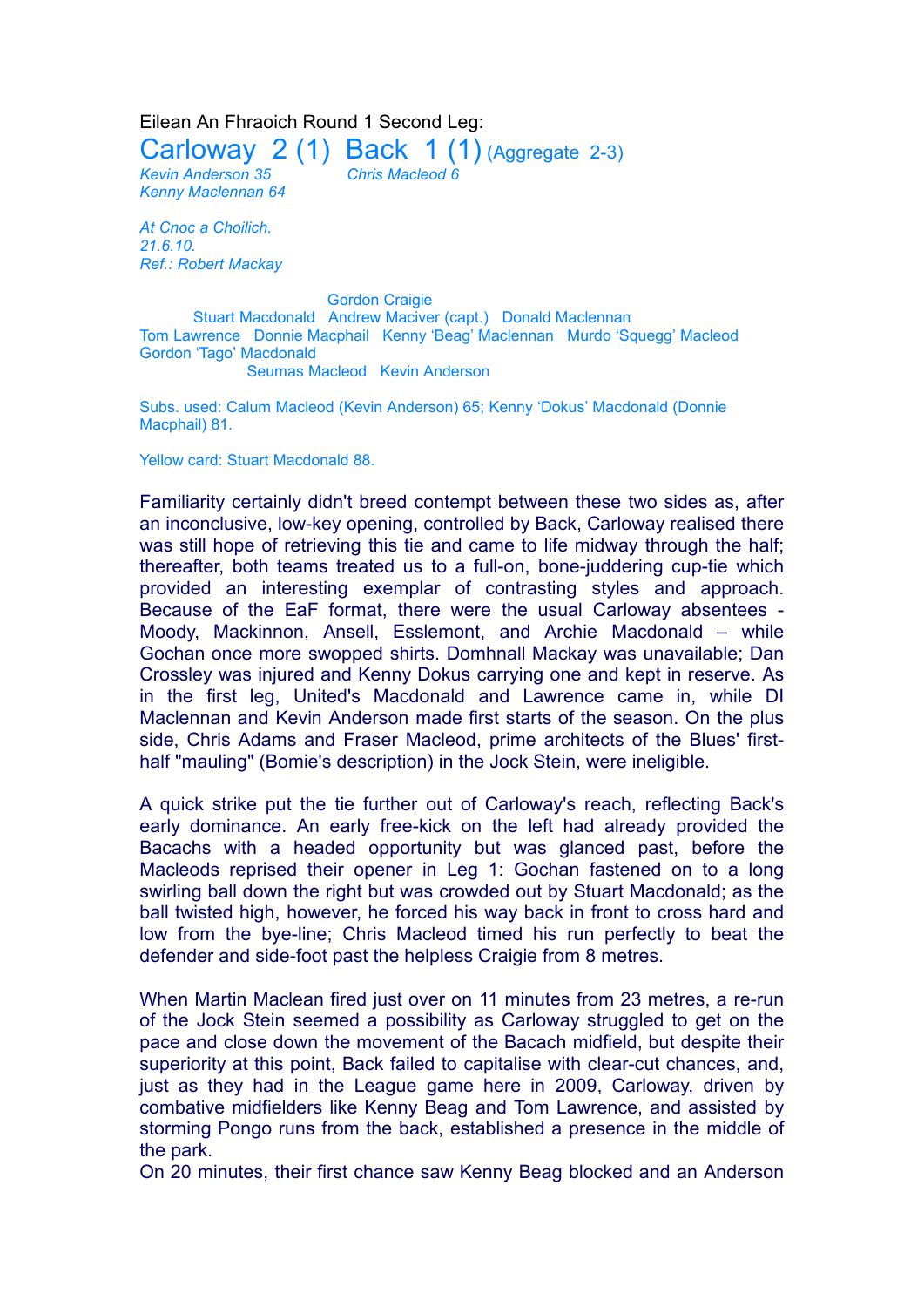headed follow-up diverted for a corner. The balance of play tilted to the Blues, as Back, under pressure, tended to drift back into defence and allow na Gormaich to come at them; marshalled by Ross Hall, a faster Samuel and more creative version of Lucio combined, Back seemed comfortable till the 35th minute, when a long cross ball was uncharacteristically lost by Tohan; in the subsequent melee, Kenny Beag was blocked and Kevin Anderson, on the ground, rammed it home from 6 metres.

Na Gormaich ramped it up from the start of the second. Two minutes in, a Donnie Macphail free-kick from 22 metres was carefully struck but too straight, then a minute later a Seumas Macleod drive was beaten away for a corner by Tohan. Kevin Anderson, in full Billy Houliston-mode thoughout, then shot past before just failing to get on the end of a Pongo cross after a crashing run from Maciver's own half.

The best move of the game presented the breakthrough: Stuart Macdonald won the ball deep in his own half and immediately laid it forward to Lawrence speeding down the right into the Bacach half; he wasted no time sending it on to Macleod, by now having his best-ever game in a Carloway shirt, who turned and sent it in to Kenny Beag moving in on goal, on the right of the penalty spot, and he stabbed it past Tohan's left from 12 metres. All to play for now between evenly-matched sides, employing radically different tactics: Carloway pressed whole-heartedly; Back were as unruffled as Inter, confident within their own half and giving away few chances.

A Donnie Macphail corner on the left on 75 minutes curled in over the keeper but was cleared from the line; Lawrence headed a Dokus corner past on 82 minutes, then two minutes later, a real opportunity: a diagonal cross from the left allowed Dokus to drift behind the defence, for once caught static, but the onrushing Tohan anticipated his careful lob brilliantly and tipped it away for a corner. The pace became frantic, but, despite 4 minutes of added-on time, the men from Col Uarach kept the door firmly closed.

For 70 minutes, both sides served up a whacker of a contest. Strong defences are not a feature of island football and it was fascinating watching the Back defence coping, either through design or circumstance, in the second half; only in the final few minutes did they look moderately rattled, as they tried to put a clamp on Seumas Macleod. No outstanding performances; just an all-round good team effort.

Carloway also discovered the form that made them contenders for most of last season: Andrew Maciver led by example, forcing his troops forward, while DI, off the pace at the opening, soon showed us why he was first choice leftback last season. Tom Lawrence gave an action replay of his first leg showing, which, in turn, helped Kenny Beag to become David Hay, in Frankfurt, 1974, versus Brazil, while Seumas Macleod, if he keeps developing on this form, will certainly return to Neza and become Enzo Francescoli, 1986, versus Scotland!

Carloway Man of the Match: Kenny Maclennan.